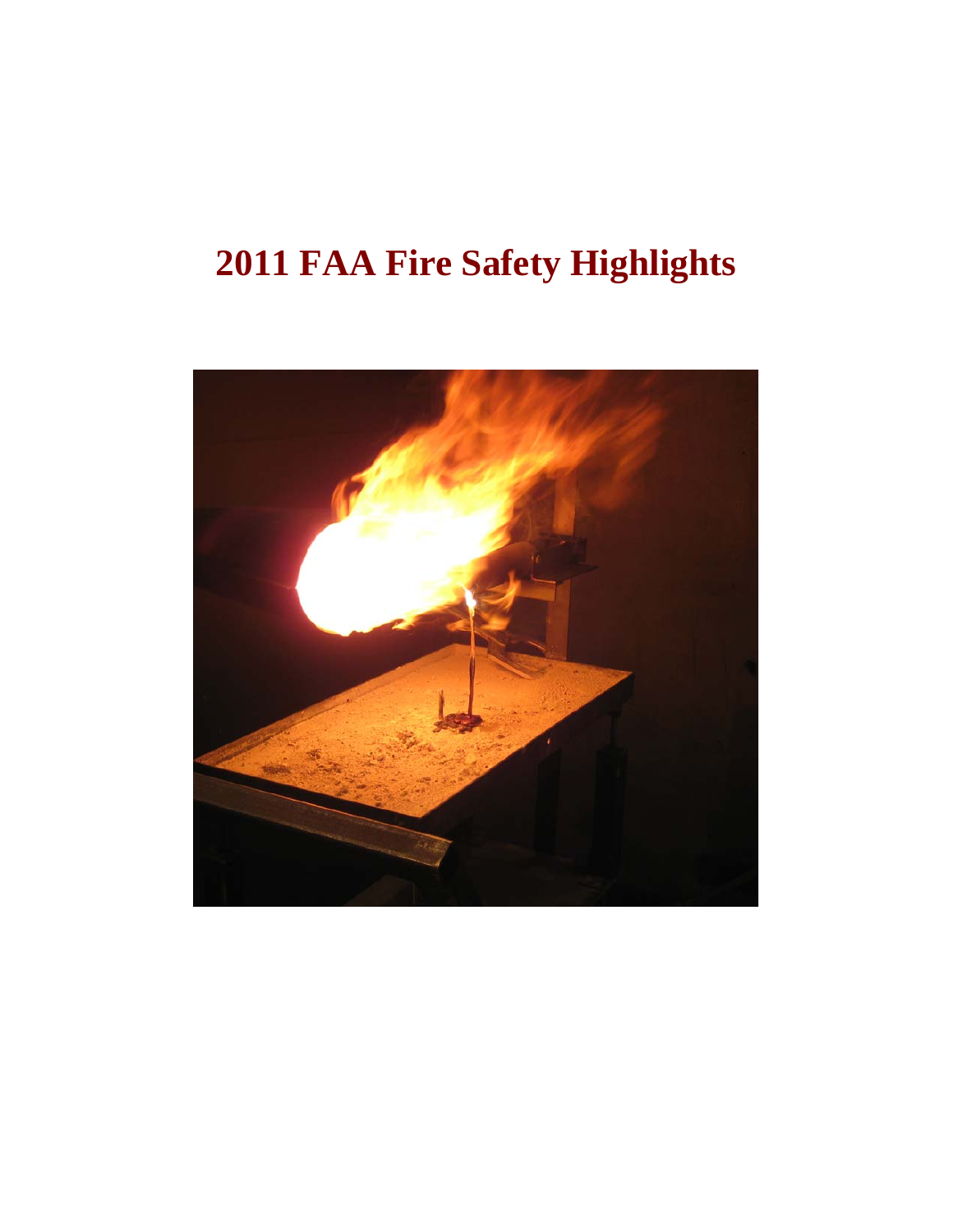# **FREIGHTER AIRPLANE CABIN FIRE RISK ANALYSIS MODEL**

The number of accidents caused by in-flight fire in freighter aircraft appears to be increasing. In 2006 a UPS DC-8 freighter experienced an in-flight fire in the main cargo compartment during approach to Philadelphia International Airport. Although the airplane was safely landed and both pilots escaped, the aircraft was gutted by fire. In 2010 a UPS 747 crashed while attempting to land at Dubai International Airport, United Arab Emirates. Prior to the fatal crash the pilots reported a heavy build-up of smoke in the cockpit. Both aircraft reportedly carried large quantities of lithium batteries. Therefore, a study was initiated to assess the magnitude of the potential threat to freighter airplanes from onboard cargo fires.

As part of this study, a risk model was developed to assess the likely number of U.S.-registered freighter fire accidents through the year 2020 and the average annual cost due to their occurrence. The study focused on the potential fire threat from the bulk shipment of lithium batteries because they were likely contributors to the freighter fire accidents that occurred in Philadelphia and Dubai. For this reason, the risk model considered the potential threat from lithium batteries separately from other cargo.

The risk model is based on the assumption that the risk of a cargo fire accident occurring is a function of the revenue ton-miles (RTM) of the cargo, or the product of the quantity of cargo shipped and the distance the cargo is carried. RTM is a usage value that is routinely recorded by the air transport industry. Similarly, in order to predict the probability of a cargo fire in which lithium batteries were a contributing factor, calculations were made of the shipment of lithium batteries by air in terms of RTM. The rate of freighter fire accidents is the ratio of the number of such accidents and the cumulative revenue ton-miles. However, because of the small number of data sets, it is more realistic to develop distributions that indicate a confidence level in a range of accident rates rather than determining an average value. Although the risk model predictions are considered to be reasonable, the limited number of accidents contained in the data set results in a large range in the prediction of future accidents. For example, on average the model predicts about 6 cargo fire accidents from 2011 through 2020 but the 95% confidence level has a wide range of about 2 to 13 accidents over that time period. Also, lithium batteries may be a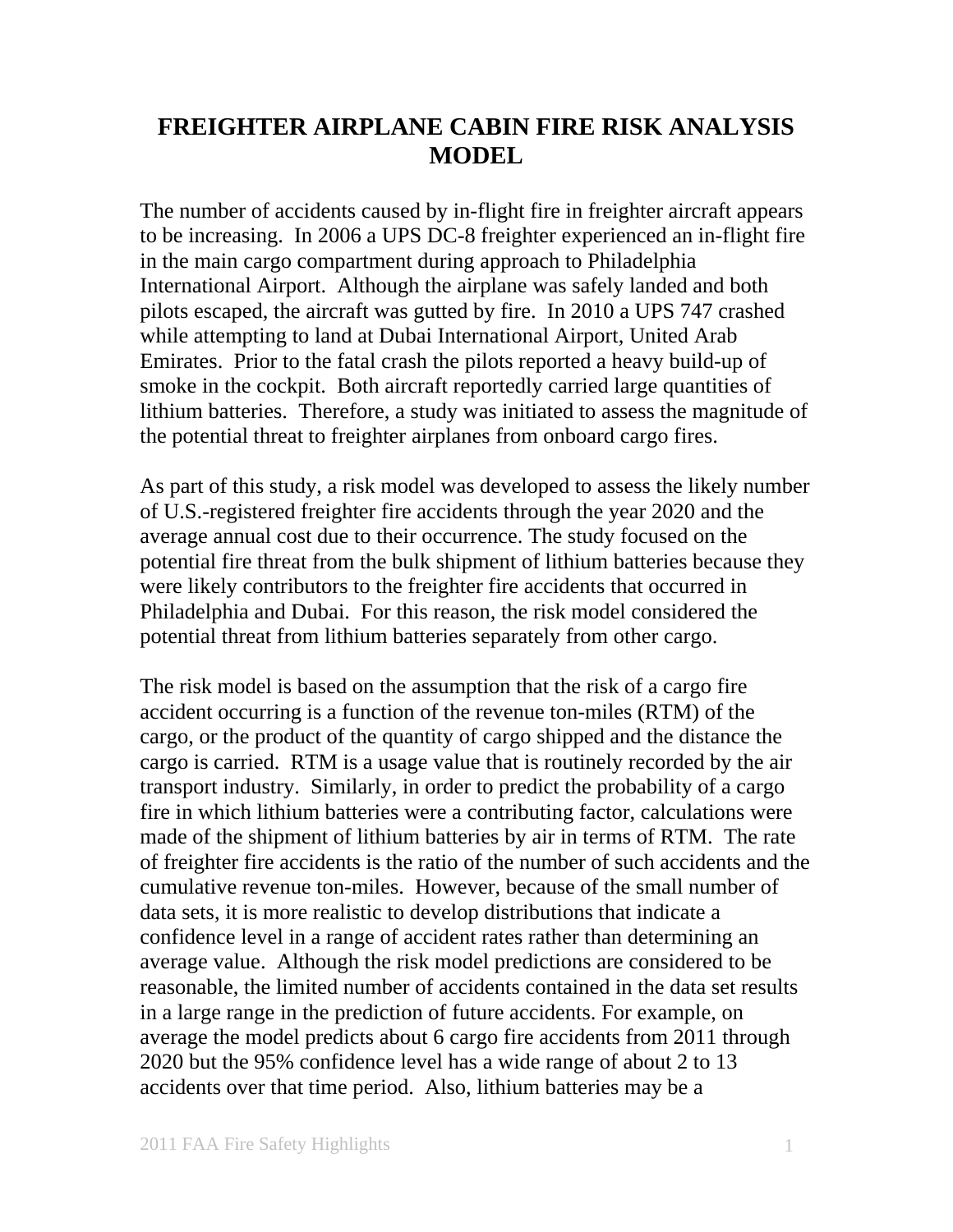contributing factor in as many as 4-5 of these accidents if it is assumed this was the case in the 2006 accident in Philadelphia (the model user has the option of selecting this accident as battery or non-battery related). The risk model predictions are also highly influenced by the future prediction of RTM), which are, by necessity, based on extrapolations from past data.

The model also calculates the cost of future cargo fire accidents on U.S. registered freighter airplanes, considering crew injuries, airplane damage, cargo damage and collateral damage. It was determined that the largest accident cost was the cost of the airplane (84%), followed by crew fatalities (12%), cargo (3%), collateral damage (2%), and serious crew injuries (1%).

FAA Report DOT/FAA/AR-11/18, entitled "Freighter Airplane Cargo Fire Risk Model", summarizes the risk model, explains the data and algorithms used, and explains how the model may be used. The report and model are available on the Fire Safety Team web site at [www.fire.tc.faa.gov](http://www.fire.tc.faa.gov/).

POC: R. Hill



Figure 6 Predicted Number of Freighter Airplane Cargo Fire Accidents through to 2020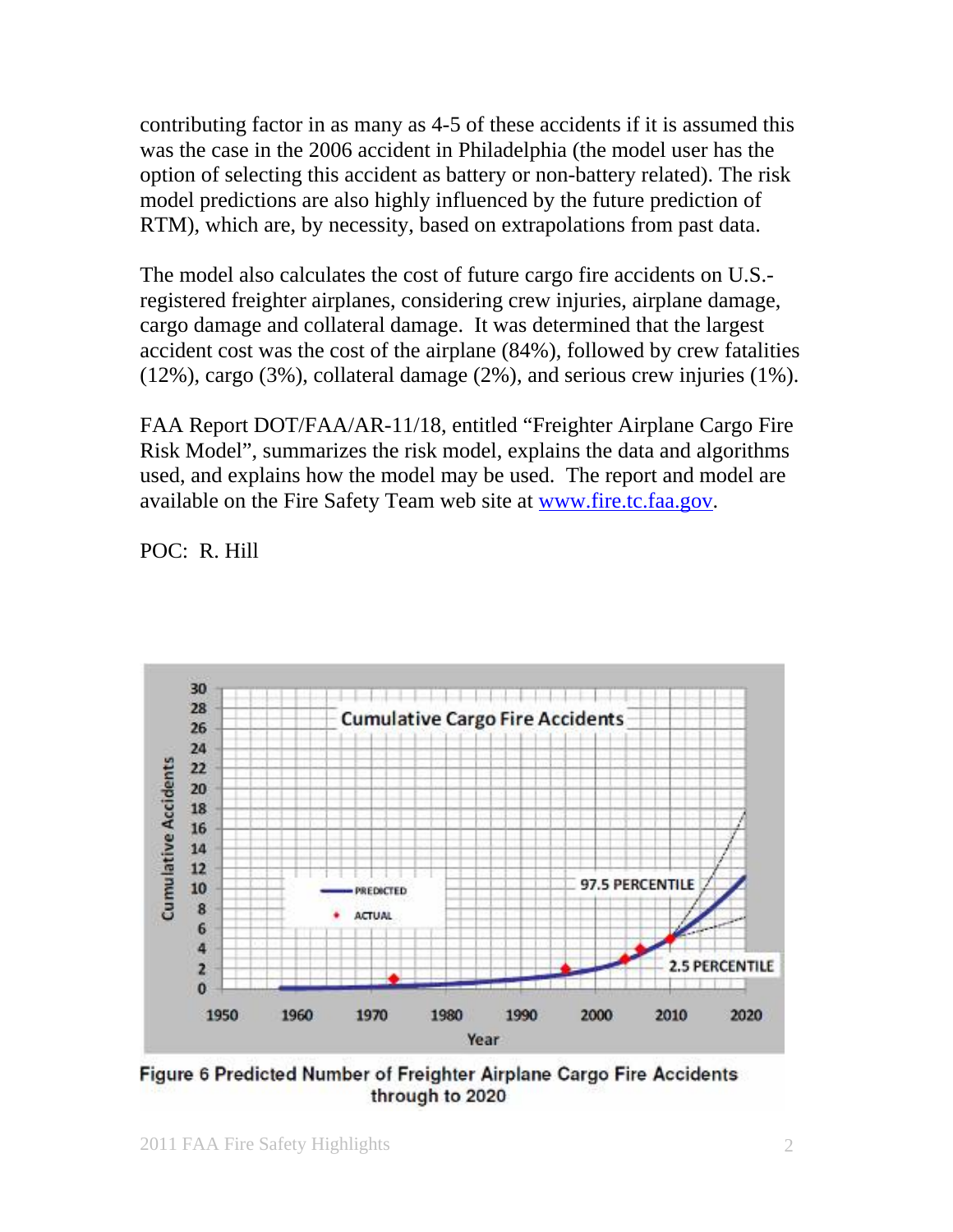## **THE SIXTH TRIENNIAL INTERNATIONAL AIRCRAFT FIRE AND CABIN SAFETY RESEARCH CONFERENCE**

The Sixth Triennial International Aircraft Fire and Cabin Safety Research Conference convened in Atlantic City on October 25-28, 2010. The conference was the sixth in a series of triennial conferences to inform the

aviation community about recent, ongoing and planned research activities in aircraft fire and cabin safety. It is the only technical conference devoted exclusively to fire and cabin safety R&D in civil transport aircraft. The conference was sponsored by the following regulatory authorities: FAA, CAA (UK), Transport Canada, ANAC (Brazil), CASA (Australia), CAAS (Singapore) and EASA (Europe).

Deputy Administrator Michael Huerta and Transport Canada Aviation Director General Martin Ely delivered keynote addresses. A record 600 attendees participated in the 2010 conference. Conference sessions included presentations in the following areas: aircraft fire safety, advanced fire resistant materials, cabin safety, and crash dynamics. In addition, a Fuel Tank Flammability Workshop was conducted by Fire Safety Team and Transport Airplane Directorate personnel, related to the recent fuel tank flammability reduction rule and the use of the Fuel Tank

The Sixth Triennial **International Aircraft** Fire and Cabin Safety **Research Conference** October 25-28, 2010

Learn from the past, research for the future'





#### **Tropicana Casino/Hotel Atlantic City, New Jersey USA**

#### http://www.fire.tc.faa.gov

Jointly Sponsored by:

**U.S. Federal Aviation Administration United Kingdom Civil Aviation Authority Transport Canada Civil Aviation** National Agency of Civil Aviation of Brazil<br>Civil Aviation Safety Authority of Australia<br>Civil Aviation Authority of Singapore **European Aviation Safety Agency**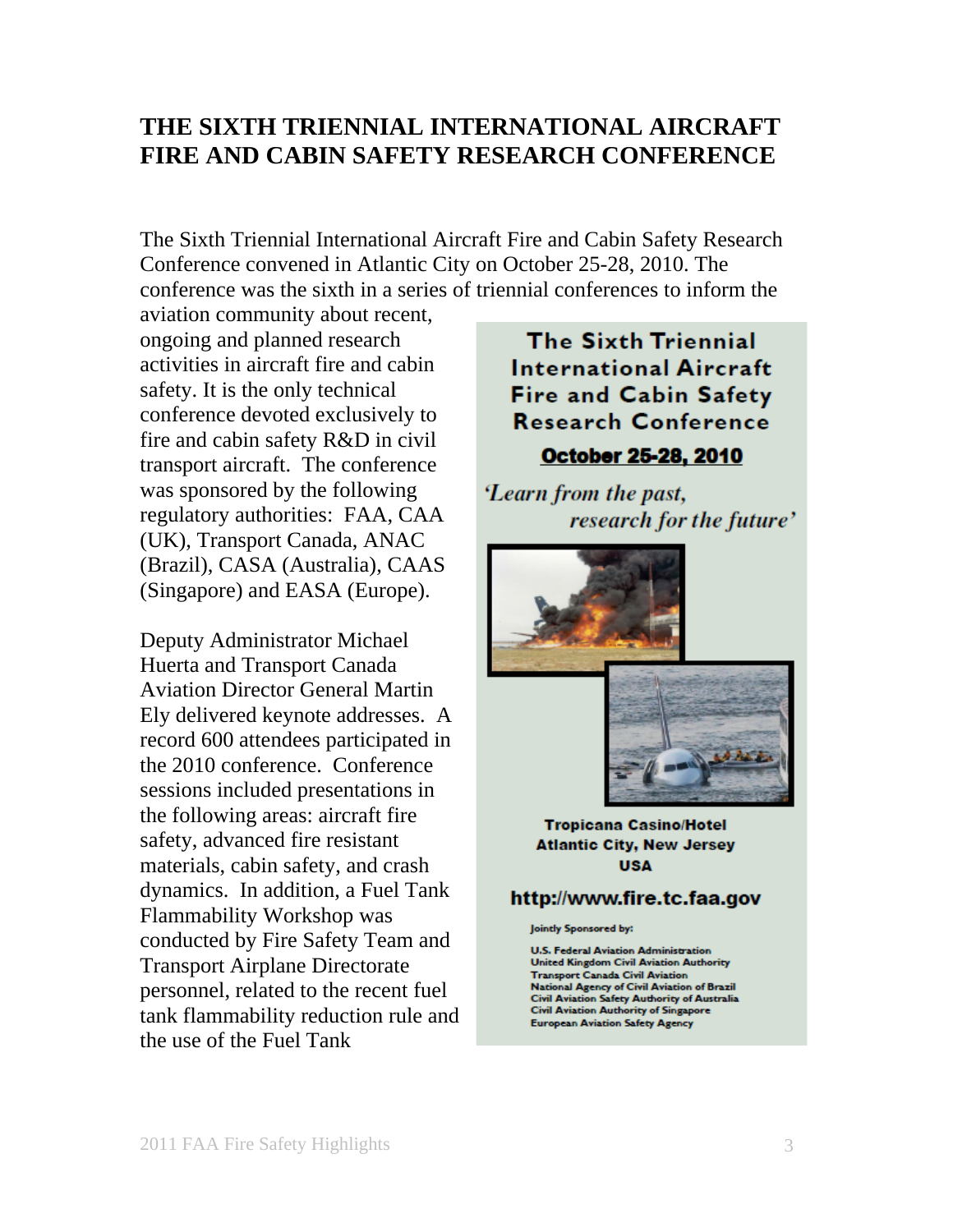Flammability Assessment Method (Monte Carlo Model) for demonstrating compliance with the rule. A Lessons Learned Database Workshop was also held.

The fire safety sessions were dominated by papers on material flammability test method development, lithium battery fire hazards, cargo compartment fire safety, fuel tank flammability, halon replacement and magnesium applications in aircraft. New flammability tests were described for ducting, wiring and composite fuselage (interior surface), aimed at reducing the risk of in-flight fires originating in hidden areas. Presentations on lithium batteries delved into aircraft fire accidents and incidents with lithium batteries and tests demonstrating their unusual fire hazards. Recent cargo compartment fire safety work has focused on the detection and difficult challenge of suppressing a fire in a large freighter main deck cargo compartment. Fuel tank flammability work included experiments and modeling related to gaining a better understanding of the vulnerability of aircraft to fuel tank explosions, including comparative experiments with composite and traditional aluminum wing fuel tanks. Halon replacement presentations included the main drivers – contaminated halon and potential environmental mandates, and promising progress for determining replacements for hand-held extinguishers and engines. The magnesium session included presentations on new fire resistance alloys, potential aircraft applications and their demonstrated postcrash fire safety when used as lightweight seat structure.

The three sessions on advanced fire resistant materials focused on impressive research to develop ultra-fire resistant materials and understanding the behavior of polymers during thermal degradation and burning. Research was described on novel materials, including nanocomposites, benzoxazine resins, preceramic polymers, graphite oxide flame retardants and deoxybenzoin-containing polymers. The need for environmentally-safe flame retardants was repeatedly emphasized due to cabin health concerns with certain brominated types of fire retardants..

The cabin safety sessions addressed emergency evacuation, cabin air quality, passenger briefings and cabin crew training. Presentations on emergency evacuation included studies of grouped behavior, selection of exits, effect of pre-flight briefings, problems related to baggage retrieval, injured passengers, and computer modeling the effects of fire and ventilation and advanced blended body designs. A number of presentations addressed cabin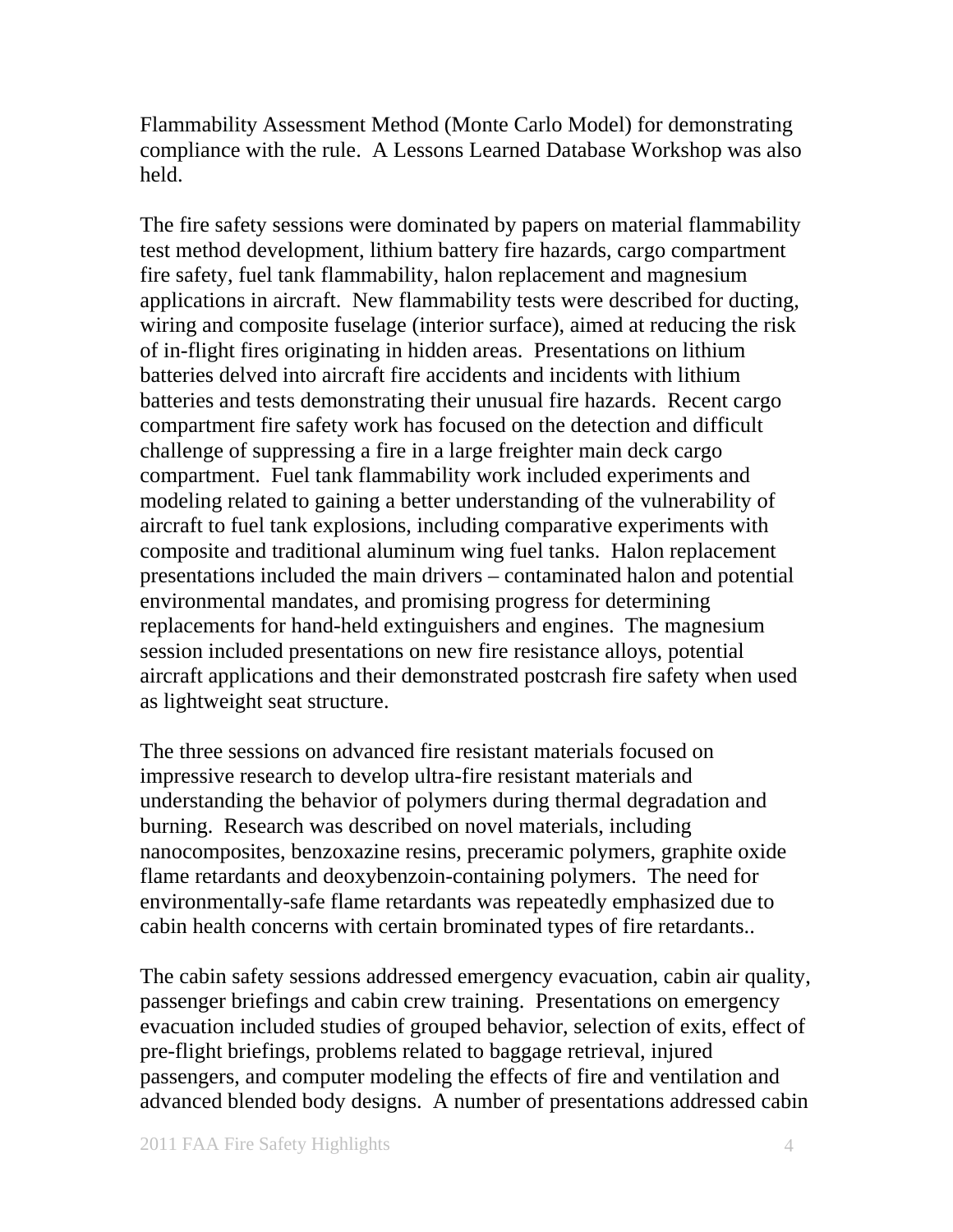air quality health concerns associated with engine oil fume exposure, including pyrolyzed oil, and instrumentation developed to monitor cabin air quality. The effectiveness of passenger briefings and benefits of improvements was a recurrent theme as was the need to assess current crew firefighting training in terms of current and future needs.

Child restrain systems is an area of considerable crash dynamics research because of the challenges of protecting small infants and the difficulty of extrapolating automotive applications to an aircraft. Significant research is conducted to reduce and simplify dynamic seat test requirements, which can be costly, for example, by using computer models to address variations in seat cushion designs. Numerical models are being developed to examine and compare the crashworthiness of new composite fuselages compared with contemporary aluminum structures. Air bags are being deployed in general aviation aircraft and as a potential means for vertical energy absorption.

The proceedings of the sixth triennial, including abstracts and powerpoint presentations, attendees list and executive summary, as well as for the previous 5 triennials, are available on [www.fire.tc.faa.gov](http://www.fire.tc.faa.gov/).

POC: Gus Sarkos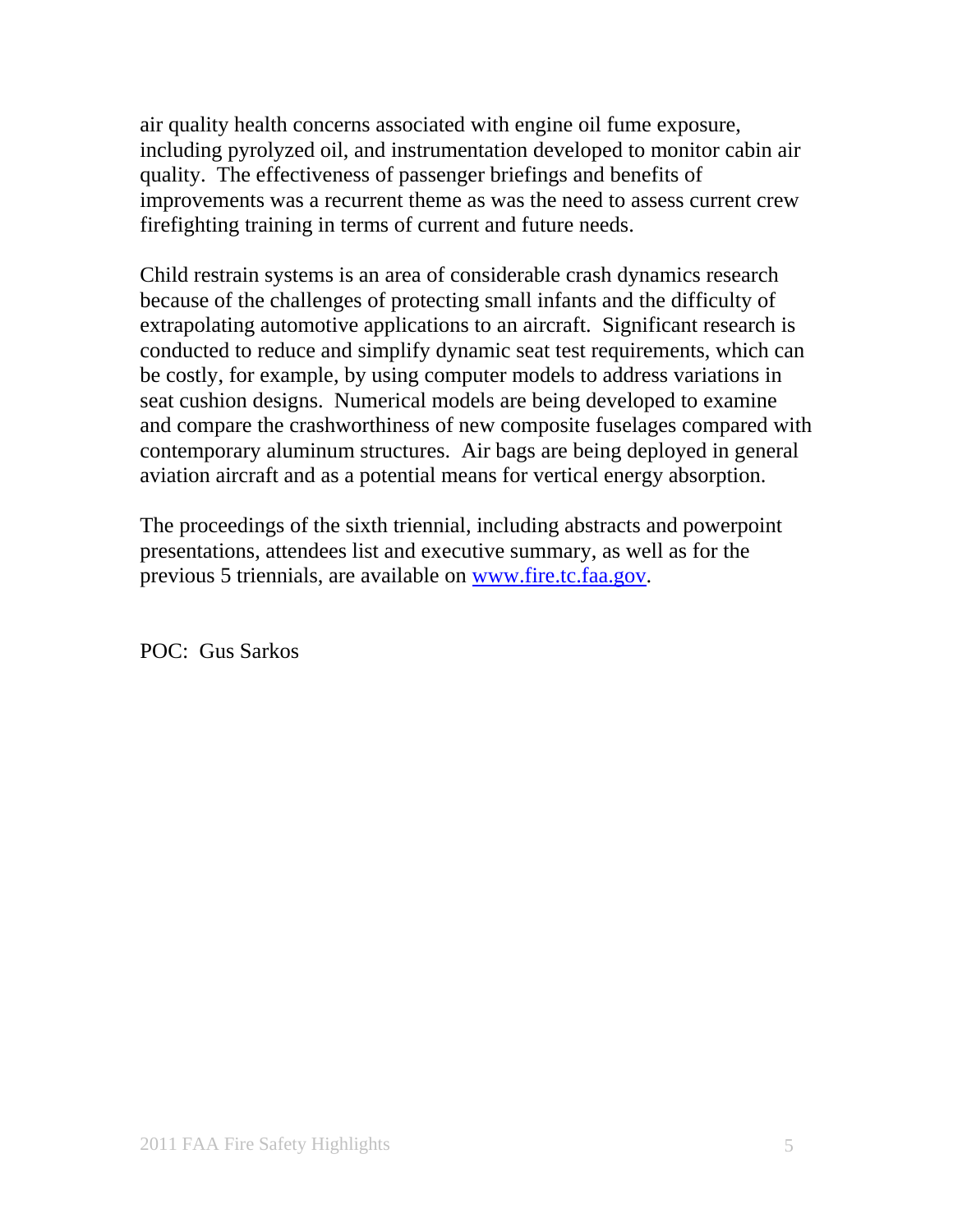## **Development of Guidance for the Safe Shipment of Lithium Batteries**

The Pipeline and Hazardous Material Safety Administration (PHMSA) and the Federal Aviation Administration (FAA) are proposing new regulations for the shipment of lithium-ion and lithium primary batteries and cells. Much of the regulation involves record keeping, package markings, cell size and lithium content. Part of the regulation may restrict packaging, shipping mode, and cell type for those shippers who elect to ship their devices on transport category aircraft.

In support of this regulatory initiative, additional fire tests were conducted in FY-2011 to add to the flammability knowledge of lithium-ion and primary cells generated in earlier test efforts. Based on the previous work of the FAA Technical Center Fire Safety Team, tests were conducted with larger number of cells in a bulk shipment package with a single cell experiencing a simulated thermal runaway condition. The effectiveness of Halon 1301 was evaluated both from the perspective of suppression of open flames as well as the ability halt the propagation of thermal runaway within a shipment.

Preliminary tests were also conducted to characterize the flammability hazard of lithium polymer batteries of the type used in some laptop computers.

The capability of existing shipping containers to contain a lithium-ion and lithium primary fire was evaluated. A proposed draft specification for a fire-safe shipping container or over pack for lithium-ion cells was also developed

The results from these tests confirmed that Halon 1301 is effective at suppressing open flames from lithium-ion cells in thermal runaway. The Halon, as expected, was totally ineffective at stopping the progression of thermal runaway. Even in the presence of Halon 1301, all cells in the shipment were consumed. Data was collected showing the propagation rate between adjacent cells as well as cell temperature while in thermal runaway.

Currently available robust shipping containers, such as metal pails and drums were not effective in controlling lithium primary fires, but were effective in containing lithium-ion fires. A fiberboard container designed to ship oxygen generator canisters was tested against a 100 cell lithium-ion fire and successfully contained the fire. The proposed draft specification for a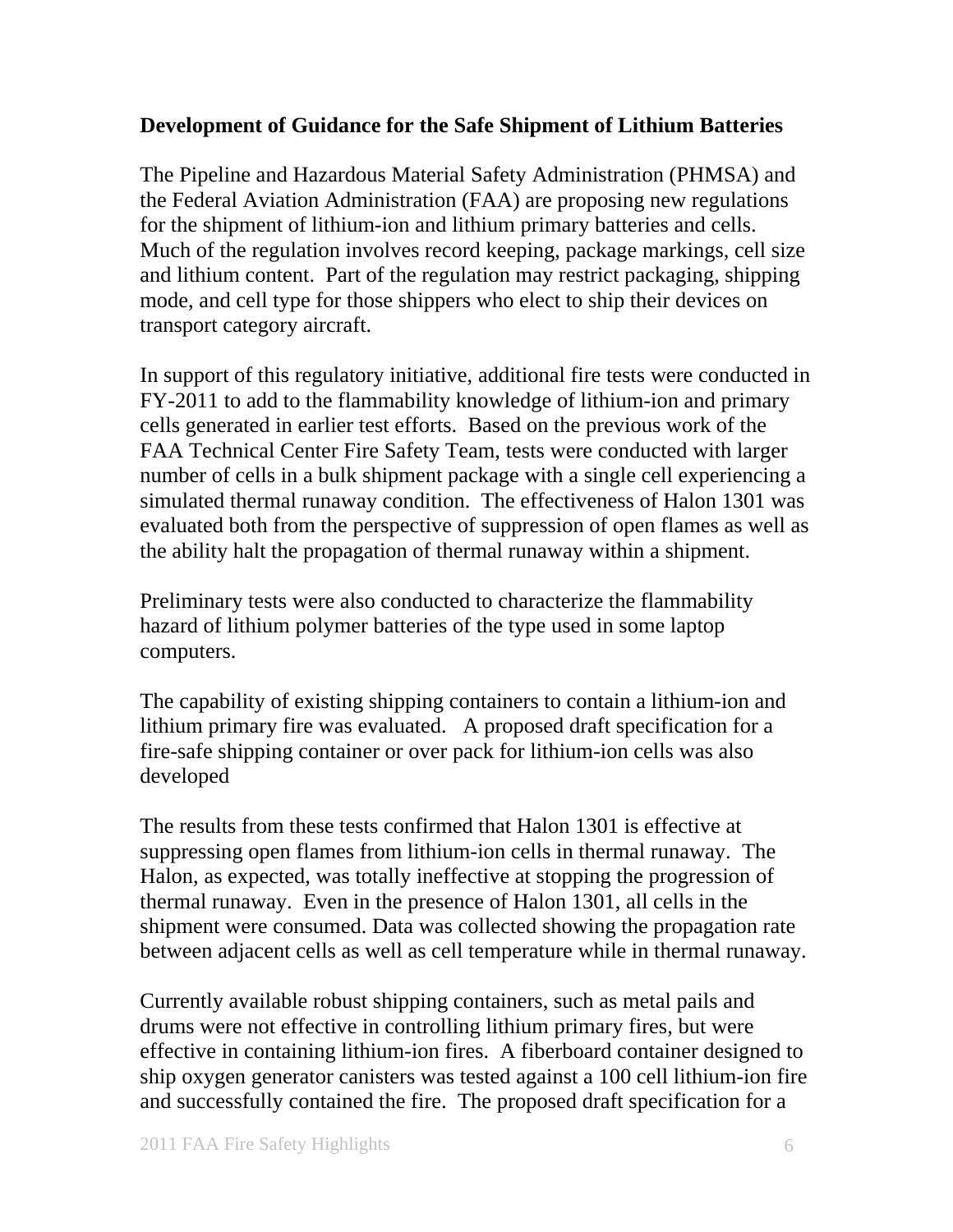fire-safe over pack for lithium-ion cells is based partly on the oxygen generator over pack specification.

The findings of this test effort were used as the basis for a Safety Alert For Operators issued by the FAA Flight Standards Service: SAFO 10017, "Risks in Transporting Lithium Batteries in Cargo by Aircraft." This SAFO presents important safety information to airline and air cargo operators regarding safe handling and shipment of lithium batteries. The information contained in the SAFO is largely based on FAA report DOT/FAA/AR-10/31, "Fire Protection for the Shipment of Lithium Batteries in Aircraft Cargo Compartments," authored by Harry Webster. The report and SAFO are available on the Fire Safety Team web site [www.fire.tc.faa.gov](http://www.fire.tc.faa.gov/).

POC: Harry Webster



*Chemical Oxygen Generator Overpack tested with 100 lithium metal cells.*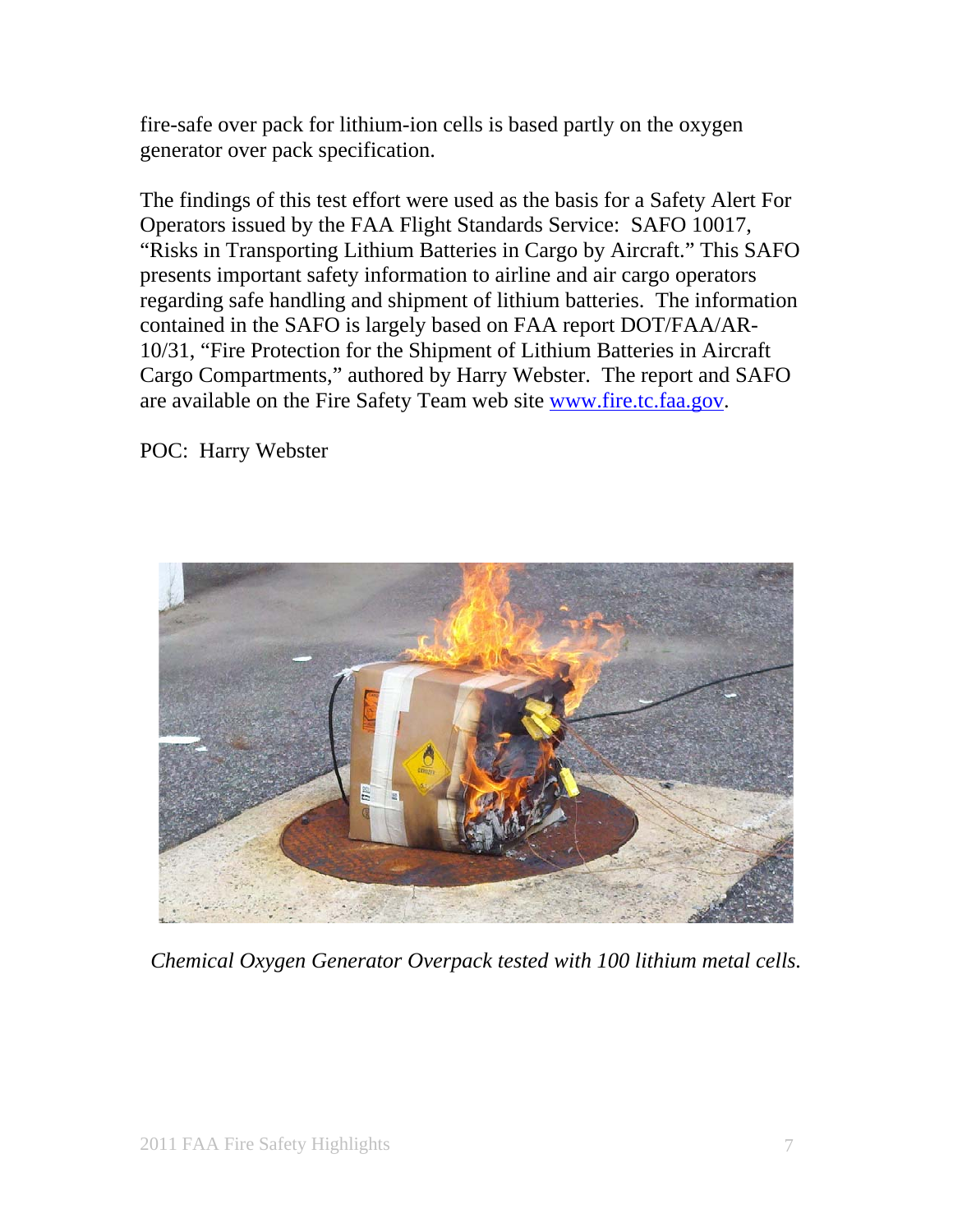#### **Intermixing Cells in an Aircraft Nickel-Cadmium Battery**

The Federal Aviation Administration (FAA) issues Parts Manufacturer Approvals (PMA) for aircraft replacement parts that are not manufactured by the original equipment manufacturer (OEM). To obtain a PMA, the replacement part manufacturer must meet the FAA requirements for safety regulations and standards, and it must meet the OEM's specifications and standards for the part it is replacing.

Replacement battery cells within aircraft batteries are issued PMAs from the FAA; however, there have been claims from OEMs that intermixing PMA with OEM cells in an aircraft battery can have drastic effects on battery performance and may cause a safety of flight issue.

There is also some confusion within the FAA regulations as to what practices are acceptable relative to PMA cells. Technical Standard Order C173, which specifies the minimum performance standards required for nickel-cadmium (NiCd) and lead-acid batteries, says these batteries must adhere to RTCA/DO-293. This document however, states that "mixing cells or batteries with different part numbers, made by different manufacturers for from different sources, is a non acceptable practice." This statement contradicts the FAA PMA process and clearly advises against the intermixing of cells, yet is referenced by the applicable Technical Standard Order.

To address these concerns, tests were performed by the Fire Safety Team to determine if intermixing cells within an aircraft NiCd battery has an effect on battery performance, and if any such effect results in a safety of flight issue.

Two aircraft SAFT 4078-7 batteries were evaluated through a series of tests specified in RTCA/DO-293, including several rated capacity tests at various temperatures, a charge stability test, duty cycle test, and an induced destructive overcharge test. One of the batteries was kept in its original form with all OEM cells, while half of the cells in the other battery were replaced with PMA replacement cells. Prior to testing, both batteries were fully serviced as though they were being commissioned for service onboard aircraft.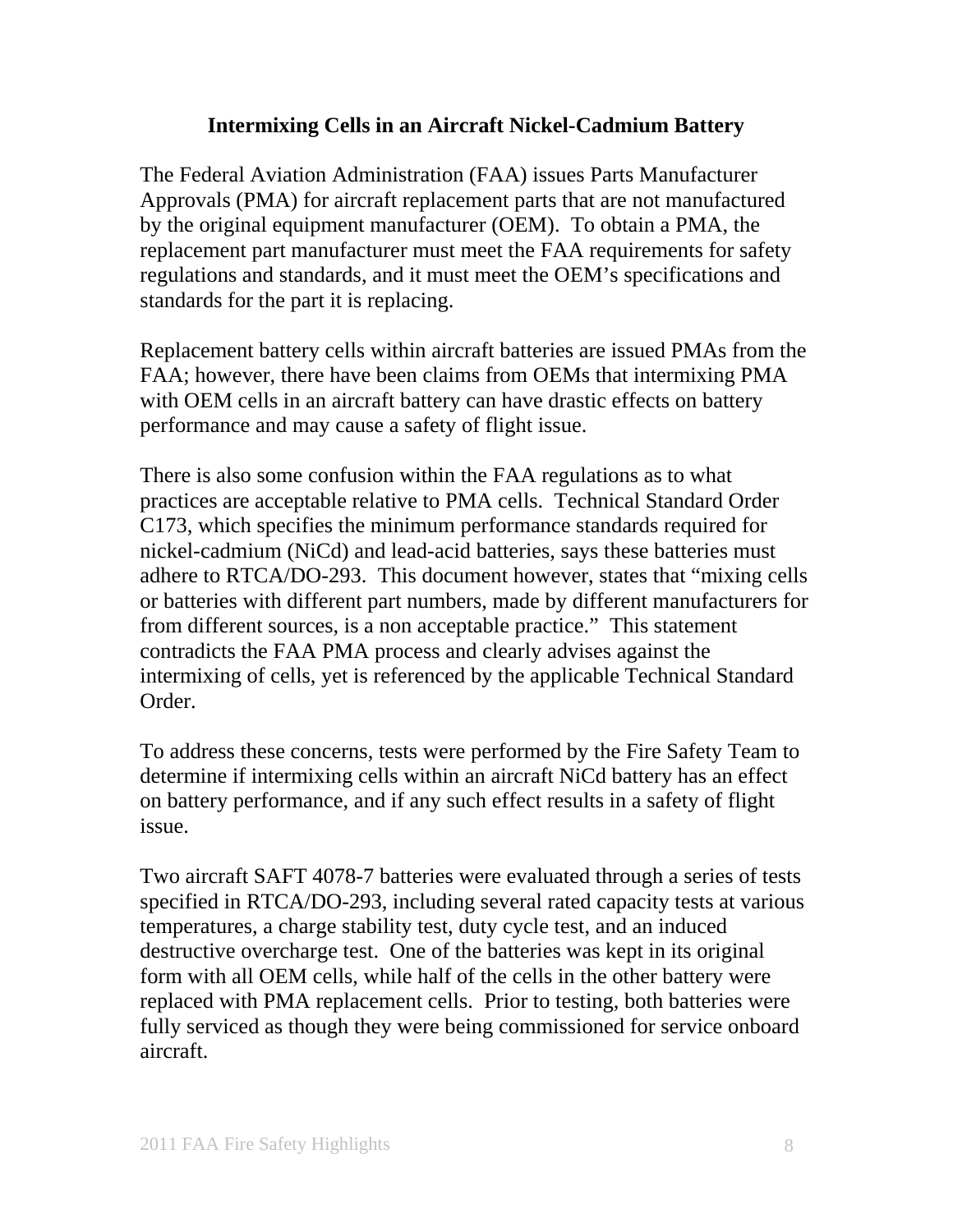Throughout the tests, only slight differences between the OEM and intermixed batteries were observed. The PMA cells consistently charged at a higher voltage; however, none of the cells exceeded the maximum voltage of 1.7 V. During some tests, individual cells showed some differences in behavior and recorded battery temperatures. The most notable difference occurred during the induced destructive overcharge tests, in which a larger number of cells from the intermixed battery recorded increased voltage readings, indicating signs of possible thermal runaway. These measurements were all within the requirements of the test standard however and there was no resulting flame or explosion of either of the batteries. The main conclusion from the study, based on the various tests was that the intermixing of OEM and PMA battery cells within a nickel-cadmium aircraft battery provided no indication of any safety of flight issues.

POC: Steve Summer



*Aircraft Nickel-Cadmium Battery*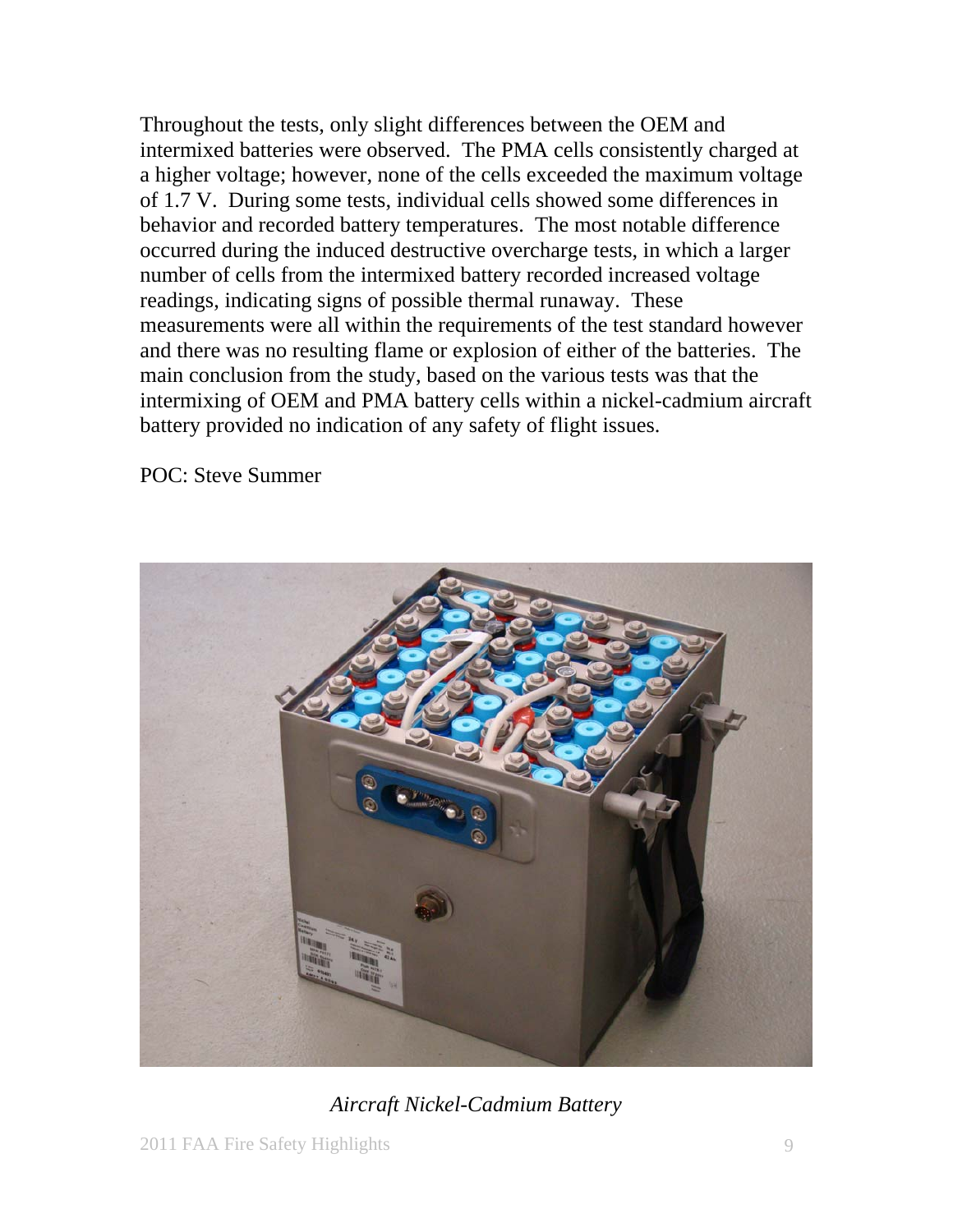#### **Combustion Characteristics of Adhesives Used in Aircraft Cabins**

Adhesives are widely used in the construction of aircraft cabin materials because they provide a lightweight and fatigue resistant method of assembly. At the present time, there is no separate requirement for the flammability of adhesives, potting compounds, and fillers used in construction of cabin materials. This makes substitution or replacement of these adhesive compounds for reasons of performance, supply, or changing environmental regulations, costly to the industry because the entire cabin material/part must be fabricated and tested with the new adhesive according to approved FAA procedures (certificate). The Flammability Standardization Task Group (FSTG) is an aircraft industry working-group that is interested in establishing the similarity of different adhesives, with regard to flammability, by comparative testing of the adhesive separately from the cabin material/part/construction in which it is used and for which it was originally certified. To this end, the FSTG has proposed [1] testing adhesives in a standard size by the12-second and 60-second and vertical Bunsen burner (VBB) requirement for cabin materials in Federal Aviation Regulation (FAR) 25.853, a test that adhesives currently do not have to pass as separate components. Cabin materials pass or fail the VBB test based on criteria for burn length, after flame time, and the time required for flaming drips to extinguish. The present study was conducted to determine whether the microscale combustion calorimeter (MCC), which is a quantitative laboratory test for flammability, supported the use of the VBB to establish similarity of adhesives, potting compounds and fillers used in the construction of aircraft cabin materials.

Several aircraft material suppliers in the FSTG provided adhesive samples to the FAA Fire Safety Team at the William J. Hughes Technical Center along with the pass/fail VBB test results determined in their laboratories using (in most cases) FAR 25 standard 6-mm x 100-mm x 300-mm (1/4 x 4 x 12 inch) specimens as shown in figure 1. Adhesive samples weighing  $5\pm 2$  mg were tested in the MCC, also shown in figure 1, according to a standard procedure [2] to obtain thermal combustion properties that were correlated with the VBB ratings. A qualitative analysis showed that there is a critical/threshold value for each of the several thermal combustion properties measured during the MCC test, below which all of the samples passed the VBB test. The use of a threshold value of the thermal combustion property to classify adhesives is warranted only if all possible adhesives are tested and analyzed to determine the value of the property, i.e., the threshold value is specific to the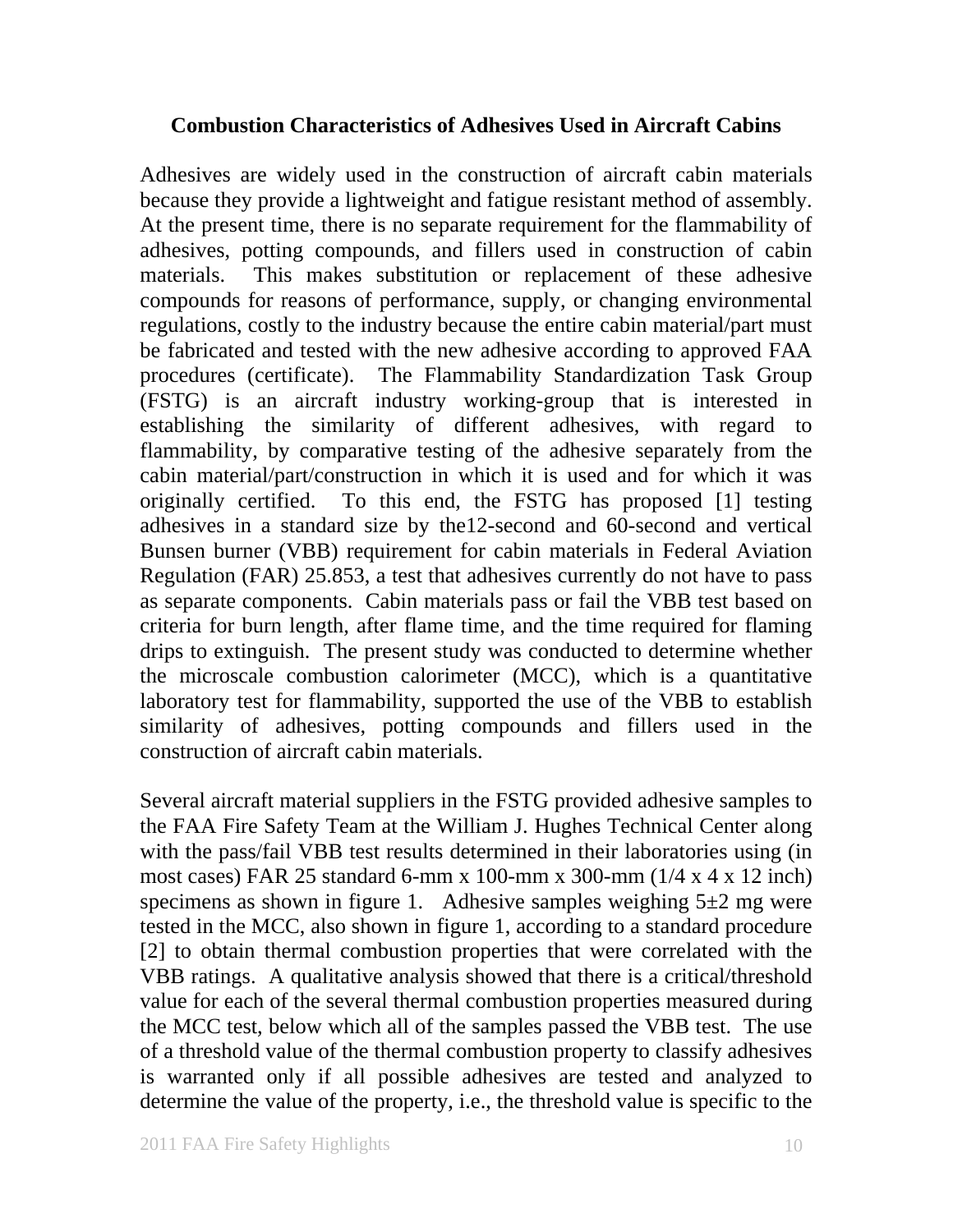data set. In practice, new adhesives are introduced and old ones are replaced as circumstances (e.g., supplier issues, environmental regulations, etc.) require, so a statistical analysis of the data was performed to determine the *probability* of passing the VBB test given a particular value of a MCC thermal combustion property. To this end, pass/fail VBB data were converted to binary outcomes ( $Y = 1$  for pass and  $Y = 0$  for fail) and the binary data were fit to a continuous probability distribution *p*(*X*) developed for fire tests [3] using values *X* of each of the MCC thermal combustion properties as explanatory/predictor variables. These binary (pass/fail) and continuous probabilities are shown in figure 2 for the 60-second vertical Bunsen burner test classification versus the heat of combustion of the adhesive *HR* as the predictor variable *X*. Figure 2 shows that the solid line representing the continuous probability distribution captures the binary data in the region where both passing and failing results are obtained, and can therefore be used to calculate the likelihood of passing the 60s VBB test for candidate replacement adhesives.

- 1. Flammability Standardization Task Group Kickoff Meeting, International Aircraft Materials Fire Test Working Group, Clearwater, FL, January 12, 2010.
- 2. Standard Test Method for Determining Flammability Characteristics of Plastics and Other Solid Materials Using Microscale Combustion Calorimetry, ASTM D 7309-07, American Society for Testing and Materials (International), West Conshohocken, PA, 2007.
- 3. R.E. Lyon, N. Safronava, R.N. Walters and S.I. Stoliarov, A Statistical Model for the Results of Flammability Tests, Fire and Materials 2009, San Francisco, CA, Jan. 26-28, 2009.

POC: Rich Lyon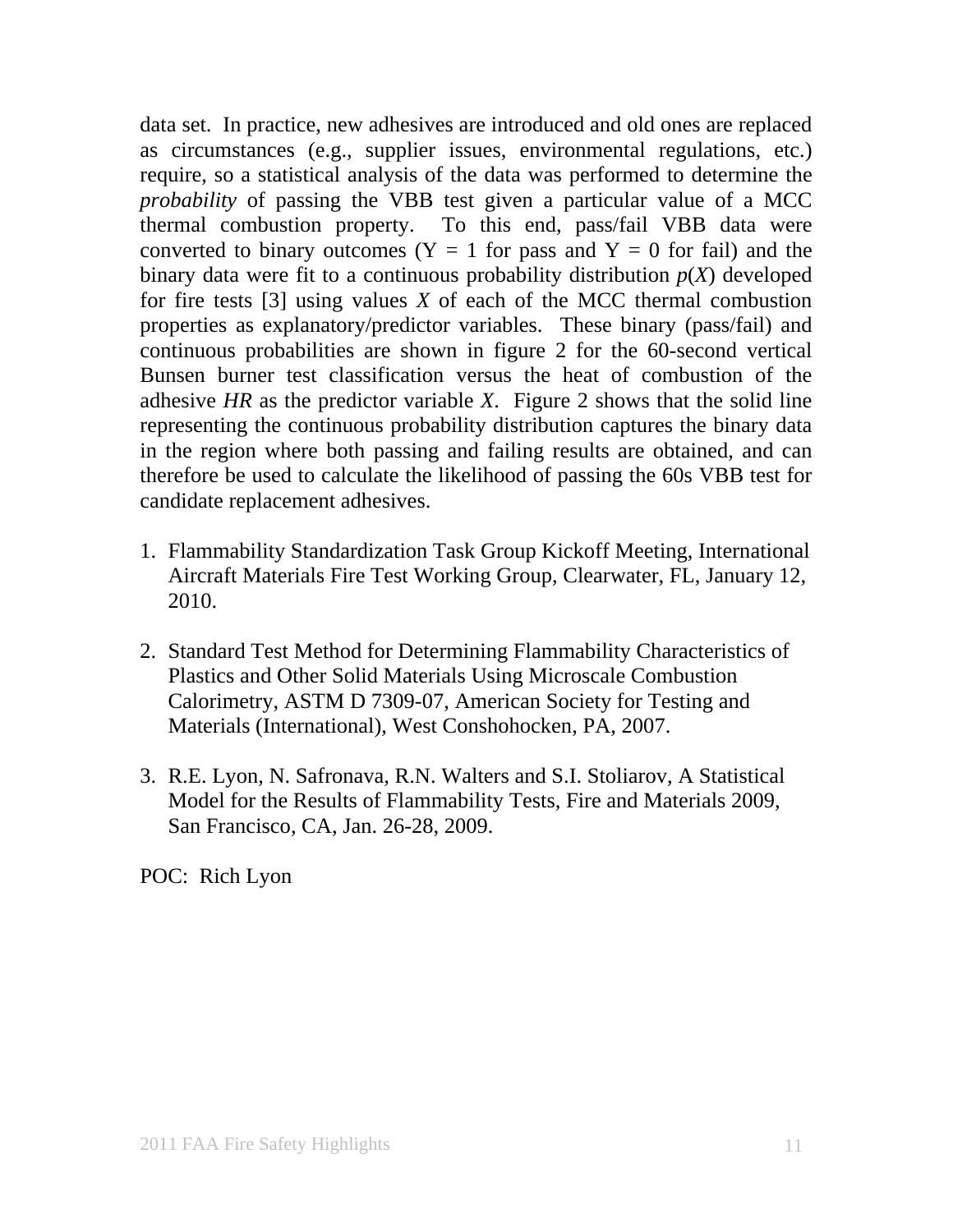

*Figure 1a. Microscale Combustion Calorimeter*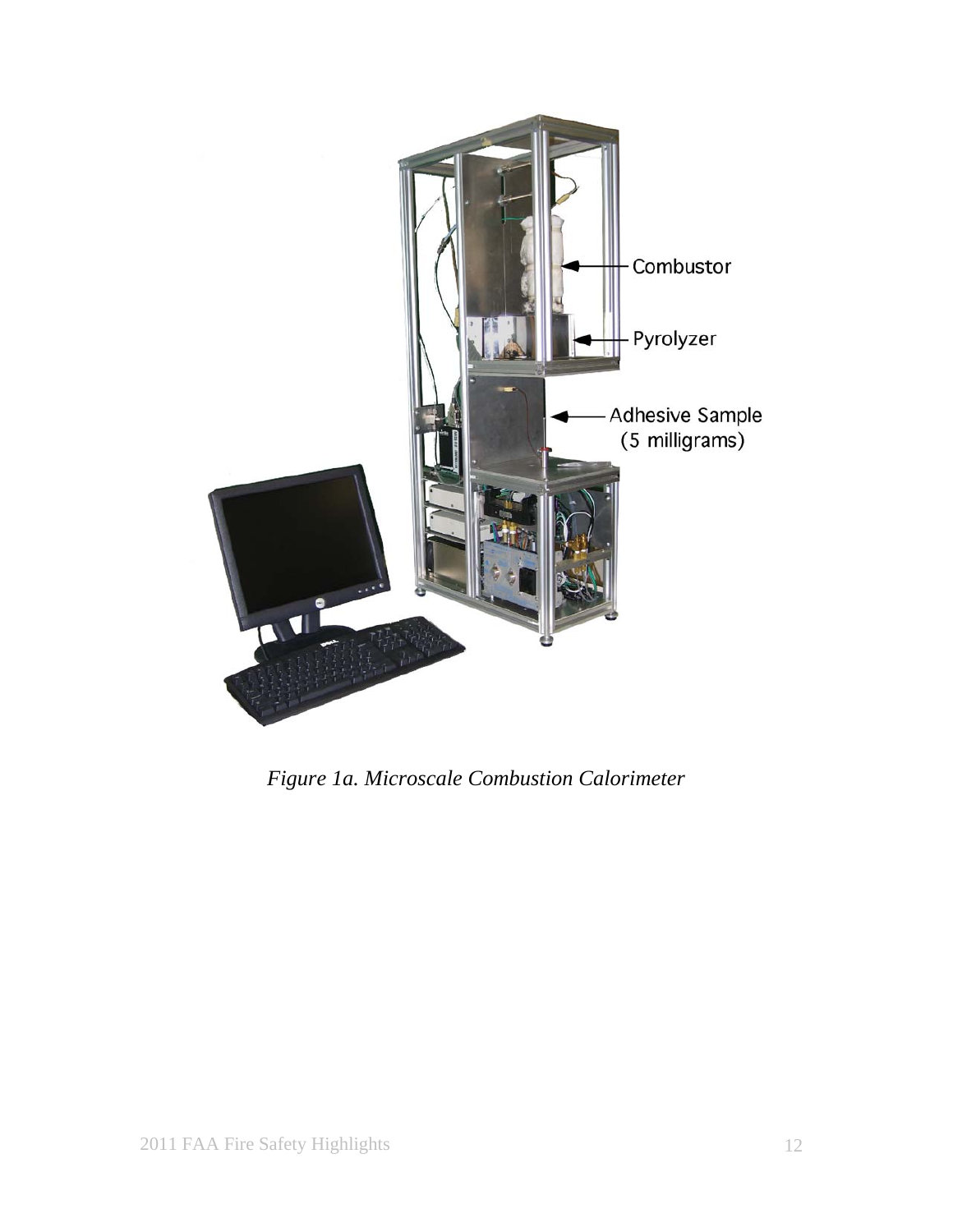

*Figure 1b. Vertical Bunsen Burner Test Method* 



*Figure 2. Effect of Heat Release on Passing Vertical Test*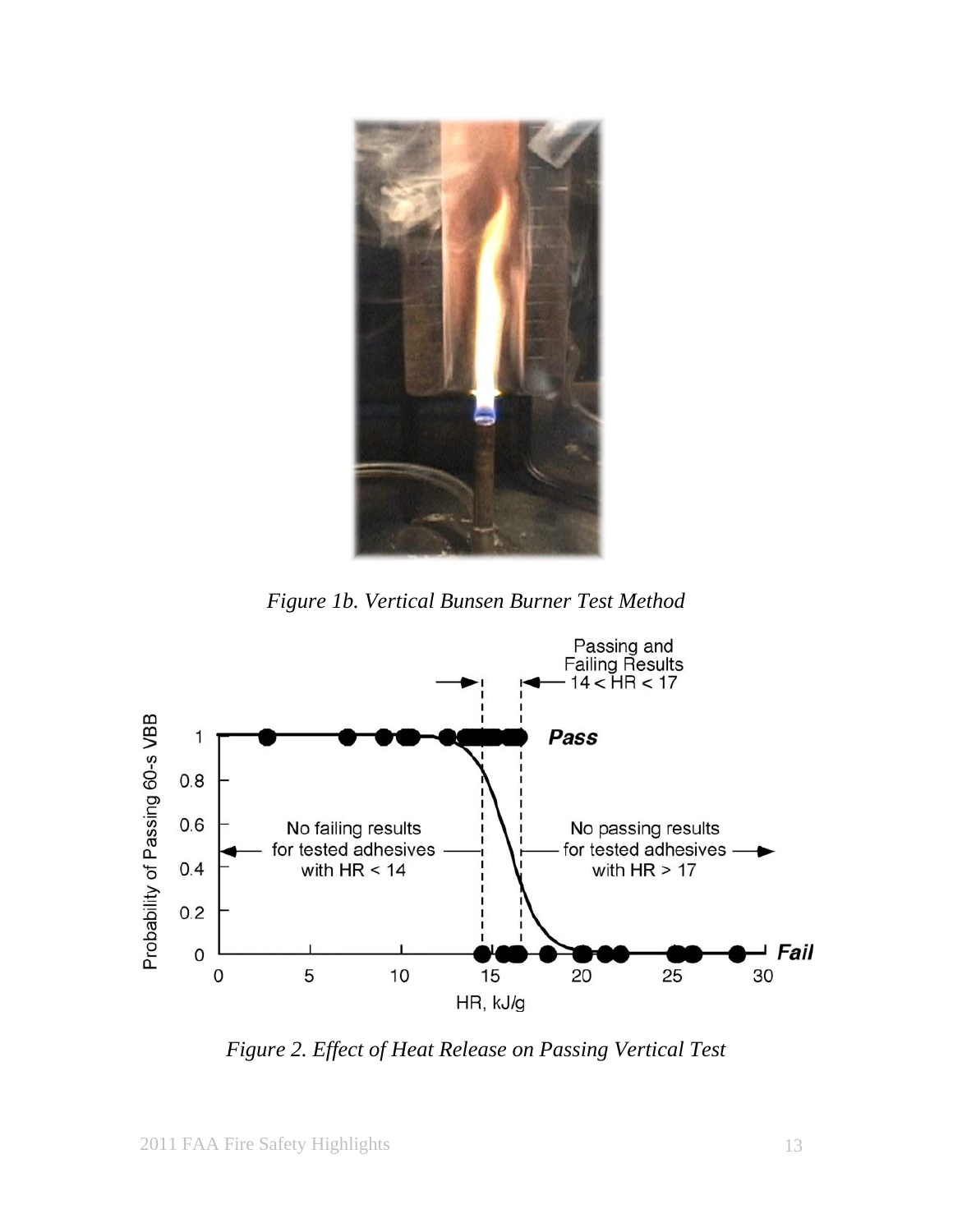## **PREDICTING THE BURNING RATE OF CHARRING MATERIALS**

Aircraft cabin materials are required to meet the stringent flammability requirements of Federal Aviation Regulation (FAR) 25.853. Thermoformed parts, ducting and decorative panels account for nearly 50% of the weight of cabin materials [1] and all of the plastics used in these applications leave a carbonaceous residue (char) after burning that enables them to meet the fire performance requirements [2]. Charring is a process that takes place in the solid plastic that reduces the amount of combustible fuel gases in a fire and provides a molecular mechanism of fire resistance that minimizes the need for potentially toxic flame retardant chemicals. Despite the demonstrated importance of char formation of aircraft materials in passing fire tests [2], very little is known about the mechanisms by which charring effects ignition and flame spread, but this knowledge is fundamental to the development of cabin material sub-models for our long range goal of predicting fire growth in aircraft cabins.

During the past decade, there has been a significant effort to develop mathematical models of polymer pyrolysis, which is the process by which a burning plastic thermally decomposes to char and fuel gases in a fire. Typically, the pyrolysis model parameters are the thermal and chemical properties of the material, and these are used as adjustable parameters to fit experimental burning rate data from bench scale fire calorimeters. The parameterized pyrolysis model is subsequently used in conjunction with a model of gas phase combustion to predict the development of a large-scale fire. The main drawback of this approach is that the problem of deriving material properties from the results of fire calorimetry is under defined, i.e., there is more than one set of property values that provides a good fit to a particular test. Consequently, this approach provides only a limited understanding of the physics and chemistry of pyrolysis because the properties are specific to the test that is used to obtain them and may be inappropriate for other scenarios, such as an aircraft cabin fire.

The principal objective of the present effort was to directly measure the thermal and chemical properties of common plastics that exhibit charring and swelling and try to predict bench-scale burning rate data *a priori* using our detailed one-dimensional pyrolysis/burning model ThermaKin [3-5]. ThermaKin is a flexible computational framework that solves energy and mass conservation equations describing a one-dimensional material object subjected to external heat. In ThermaKin the material is represented by a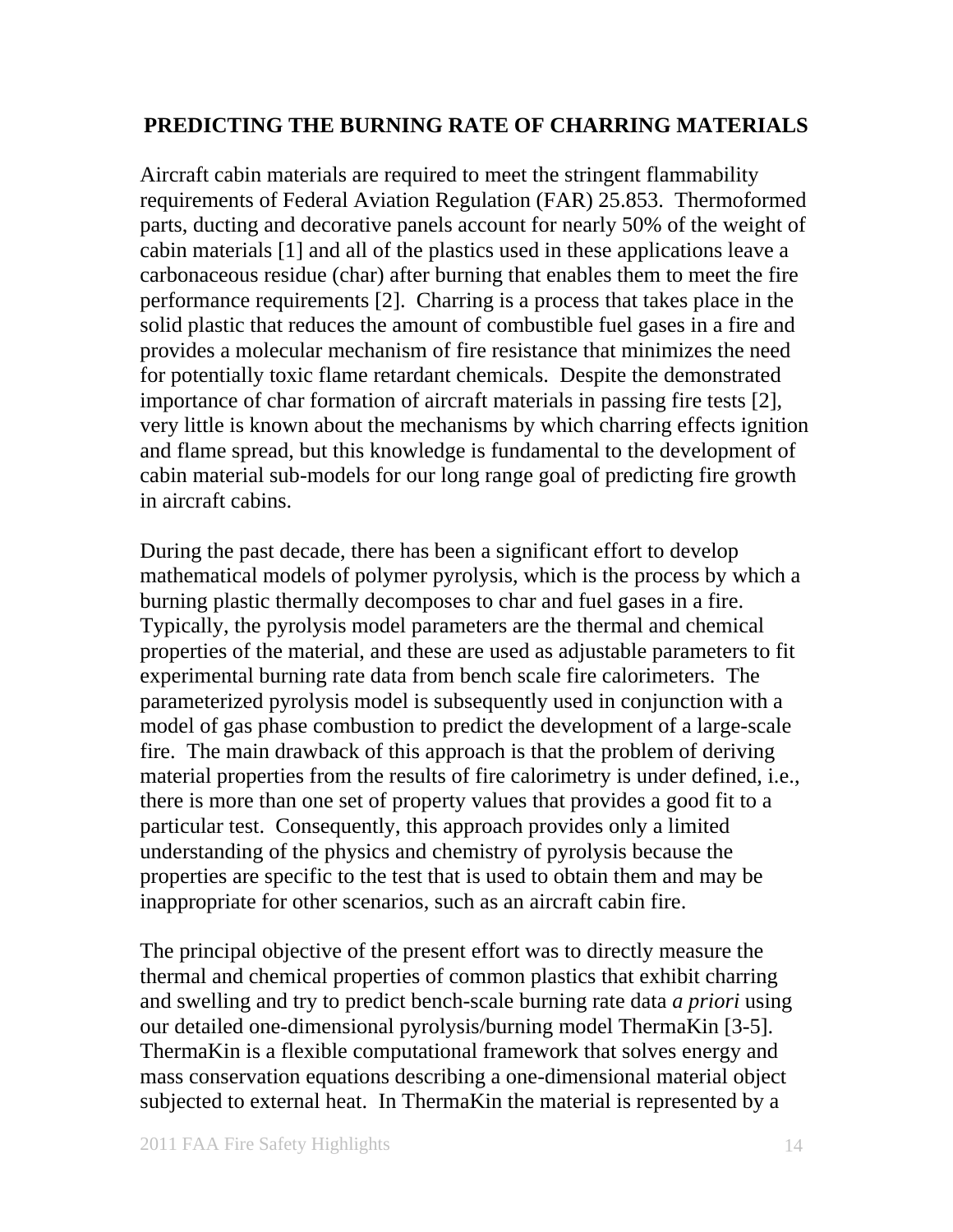mixture of components that can interact chemically and physically. The components are assigned individual properties and categorized as solids, liquids or gases. Of particular interest in this study was to determine the best way to represent heat transfer from the radiant heater, flame and burning surface through the expanded, low density, carbonaceous char layer to the underlying polymer. To this end, a pure conduction mechanism and a radiation diffusion mechanism of heat transfer through the low density, graphitic char layer were investigated.

The polymers in this study were bisphenol-A polycarbonate (PC) and polyvinylchloride (PVC) and these were tested in a fire calorimeter at various radiant heat fluxes using a bench scale fire calorimeter according to a standard method [6]. Figure 1 shows a 6-mm thick sample of PC after burning in a fire calorimeter at 75 kW/ $m^2$  external flux on the left and the ThermaKin simulation of the PC fire test on the right. It is seen that heat transfer from the burning surface to the underlying polymer by pure conduction through the char and radiation diffusion produce equivalent burning rate histories for PC (shown) and PVC.



*Figure 1. Photograph of Polycarbonate/PC after Fire Test (left) and ThermaKin simulation of PC Fire Test Data (right).* 

The results of this study demonstrate that the ThermaKin one-dimensional numerical pyrolysis model can be used to predict the outcome of fire calorimeter experiments performed on a charring and intumescing polymer.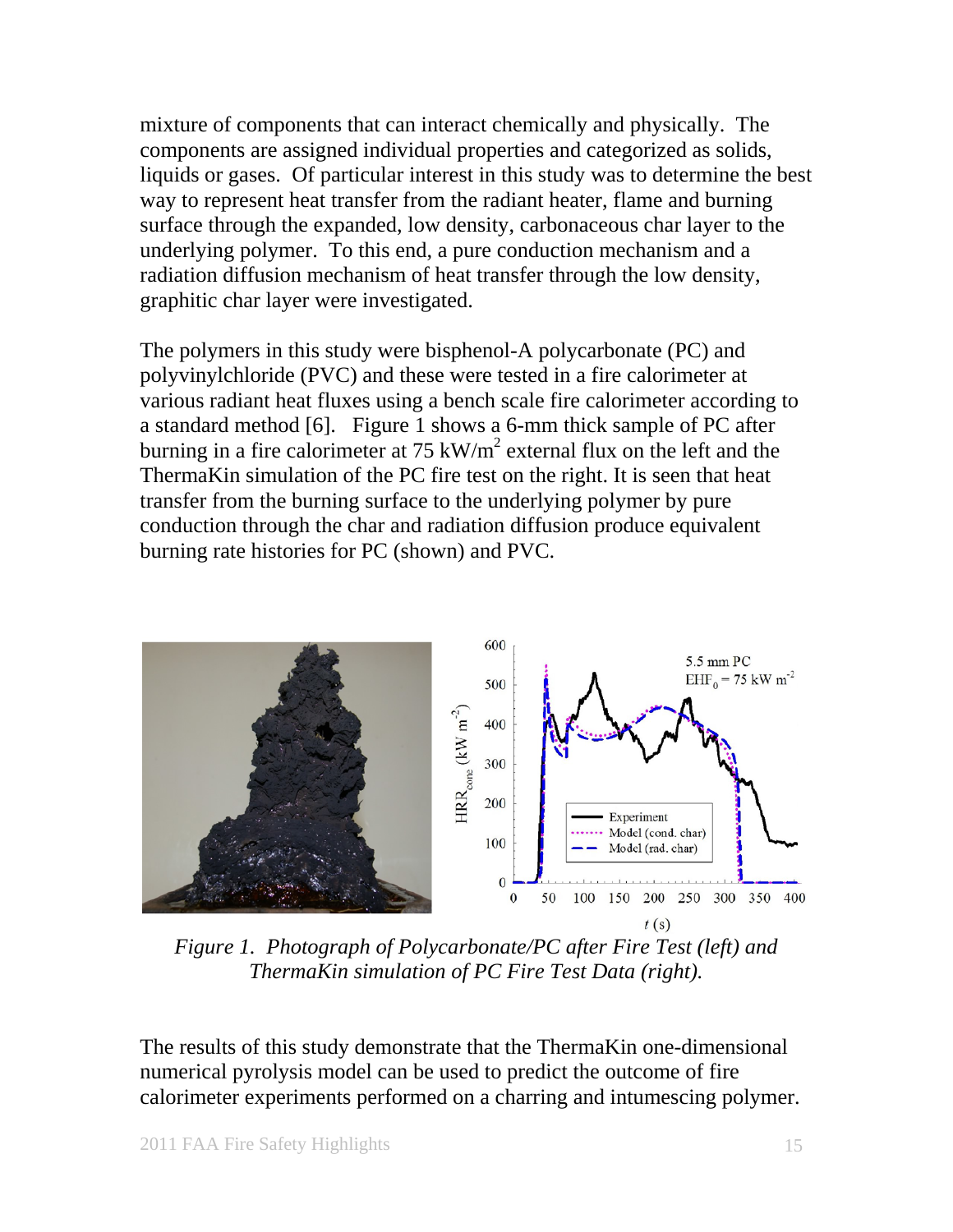The predictions require the knowledge of the thermal and optical properties of the polymer and a quantitative description of the kinetics and thermodynamics of its decomposition. All this information can be obtained from direct milligram and gram scale measurements or obtained from existing structure-property correlations. A simple heat transfer model of the char based on the thermal properties of graphite and a single adjustable heat transfer parameter determined from a cone calorimetry experiment provides a reasonable approximation of the heat transfer through the charred surface.

- 1. R.E. Lyon, *Materials With Reduced Flammability in Aerospace and Aviation,* Advances in Fire Retardant Materials, A.R. Horrocks and D. Price, Eds., Chapter 20, CRC Press, Boca Raton, FL, 2008.
- 2. R.E. Lyon and T. Emrick, Non-halogen Fire Resistant Plastics for Aircraft Interiors, *Polymers for Advanced Technologies*, 19, 609-619 (2008).
- 3. S.I. Stoliarov and R.E. Lyon, Thermo-Kinetic Model of Burning, Federal Aviation Administration Technical Note, DOT/FAA/AR-TN08/17 (2008).
- 4. S.I. Stoliarov, S. Crowley, R.E. Lyon and G.T. Linteris, Prediction of the Burning Rates of Non-Charring Polymers, *Combustion and Flame*, 156, 1068-1083 (2009).
- 5. S.I. Stoliarov, S. Crowley, R.N. Walters and R.E. Lyon, Prediction of the Burning Rate of Charring Polymers, *Combustion & Flame*, 157, 2024- 2034 (2010).
	- 6. Test Method for Heat and Visible Smoke Release Rates for Materials and Products Using and Oxygen Consumption Calorimeter, ASTM E 1354-04a, American Society for Testing and Materials International, West Conshohocken, PA.

POC: Rich Lyon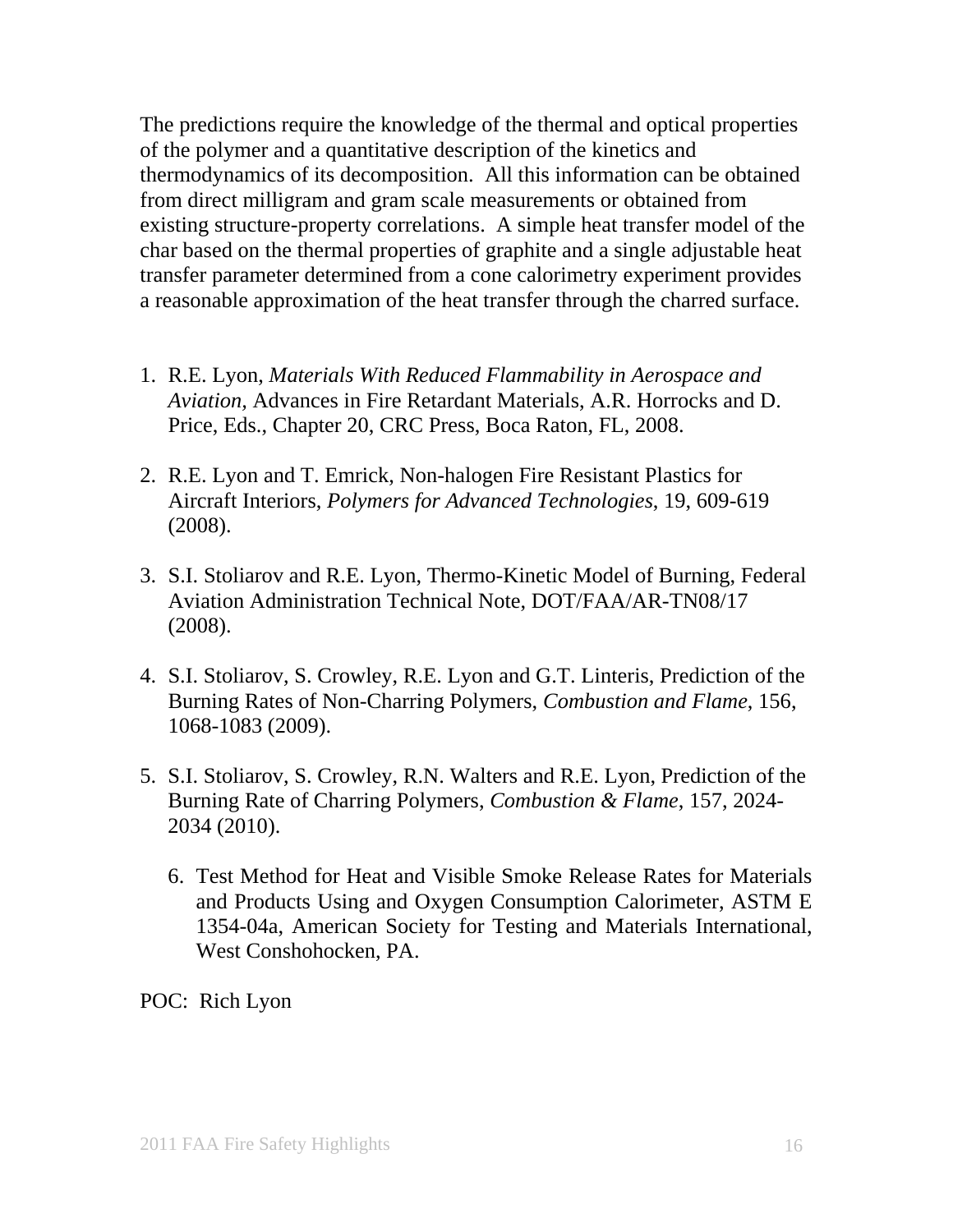### **PUBLICATION OF TOXICITY MODEL FOR NEW HALOCARBON FIRE EXTINGUISHERS IN TOXICOLOGY JOURNAL**

A simple kinetic model for calculating the blood concentration history of humans exposed to time-varying concentrations of gaseous, halocarbon fireextinguishing agents was published in the Journal *Inhalation Toxicology* in December 2010 [1]. The publication in a peer-reviewed inhalation toxicology journal provides credibility to the kinetic calculations developed and employed by the same authors in the basis document [2] for the FAA Advisory Circular AC 20-42D "Hand Fire Extinguishers for Use in Aircraft" [3].

 The kinetic model was developed to extend experimental physiologically based pharmacokinetic (PBPK) models for arterial blood concentration of halocarbons, obtained from constant concentration exposures of dogs, to time-varying exposure conditions for humans. The kinetic model for the transport of halocarbon is shown in figure 1. In this kinetic model, the rate constants  $k_1$  and  $k_2$  represents the rate of transport between the cabin air (in the lungs) and the bloodstream,  $k_3$  and  $k_4$  represents the rate of transport between the bloodstream and the organs and tissues, and  $k_5$  represents the rate of transport from the organs and tissues to waste. In the present work, the simplified kinetic model was calibrated using published PBPK-derived arterial concentration histories for constant concentration exposure to several common halocarbon fire-extinguishing agents.



*Figure 1. Kinetic Model of Halocarbon Transport in Humans*.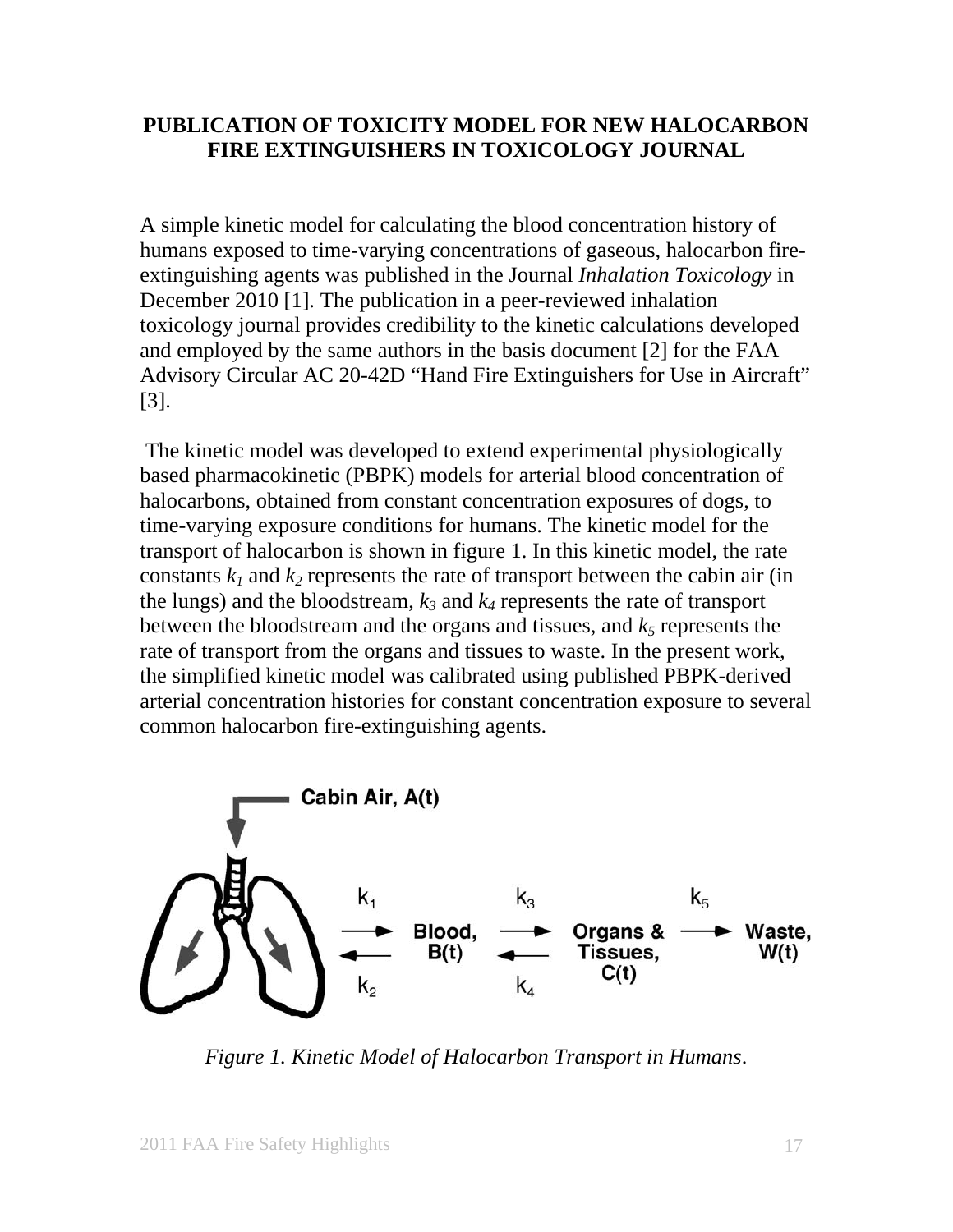The calibrated kinetic model was able to predict the blood concentration histories of passengers in perfectly mixed, constantly ventilated aircraft cabins in which these agents are instantaneously discharged as well as the PBPK model for HCFC-123. Figure 2 illustrates that the kinetic model also captured the magnitude and dynamics of the human arterial blood concentration history as well as the PBPK model for a time-varying Halon 1211 concentration in a small compartment [4]. It was therefore concluded that the kinetic model, properly calibrated with PBPK-derived human arterial blood concentration data for a constant exposure concentration, represents an economical methodology for calculating safe exposure limits in compartments with time-varying concentrations of halocarbon fire extinguishing agents.



*Figure 2. Comparison of the Arterial Blood Concentration History in a Small Compartment for Time-varying Concentration of Halon 1211 Calculated by the Kinetic Model (Black Circles) and the Physiologically Based Pharmacokinetic (PBPK) Model (White Circles) [4]. The Average Relative Deviation of the Kinetic and PBPK Models is 5.7%.*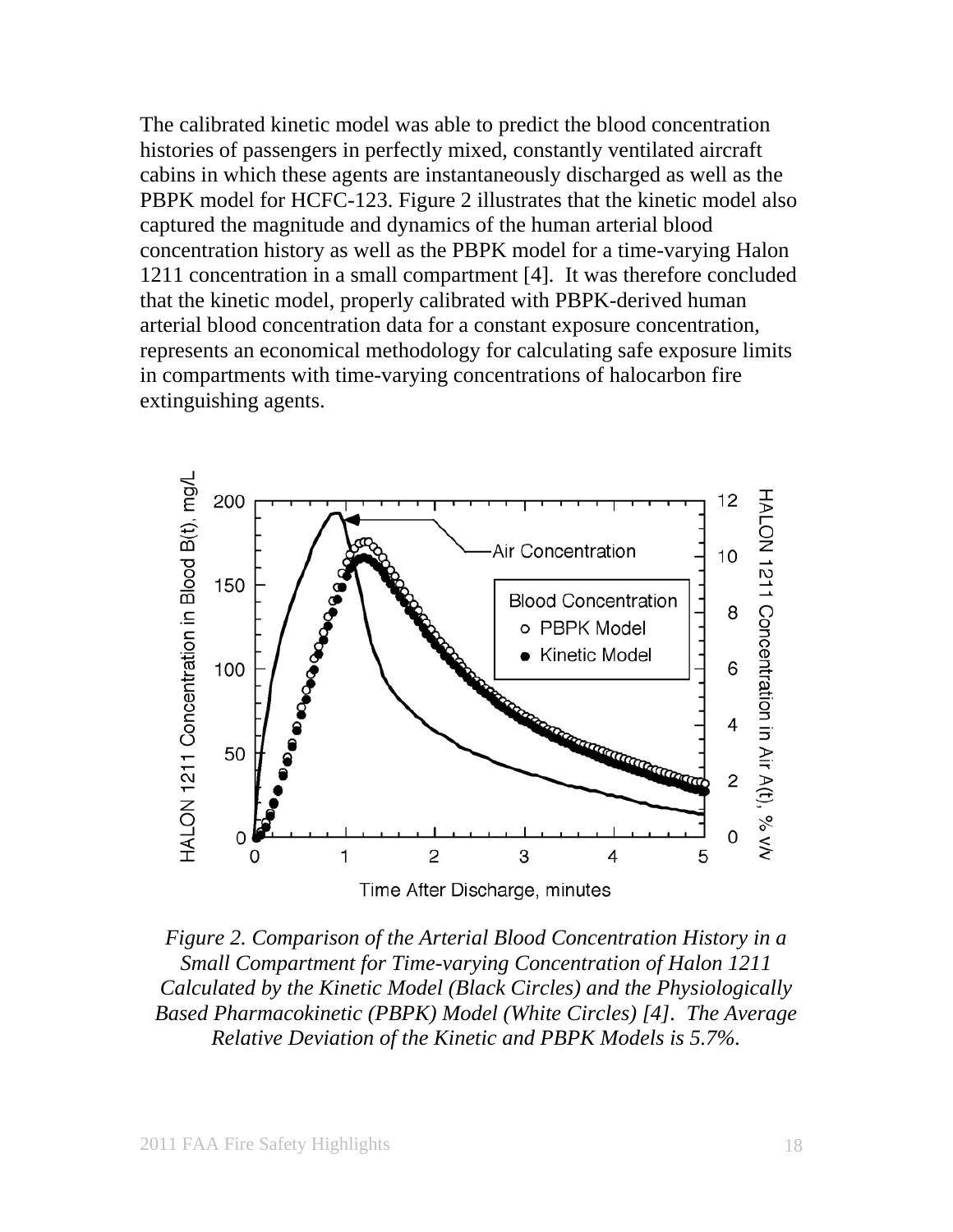- 1. Lyon, R.E. and Speitel, L.C., A kinetic model for human blood concentrations of gaseous halocarbon fire-extinguishing agents, *Inhalation Toxicology*, 22(12-14), 1151-1161, Dec. 2010.
- 2. Speitel, L.C., Lyon R.E. , "Guidelines for Safe Use of Gaseous Halocarbon Extinguishing Agents in Aircraft", FAA Report DOT/FAA/AR-08/3, August 2009.
- 3. FAA Advisory Circular AC 20-42D "Hand Fire Extinguishers for use in Aircraft", Jan. 2011.
- 4. Vinegar, A., Jepson, G.W., Overton, J.H., PBPK Modeling of Short-Term (0-5min) Human Inhalation Exposures to Halogenated Halocarbons, *Inhalation Toxicology*, 10, 411-429, 1998.

POC: Louise Speitel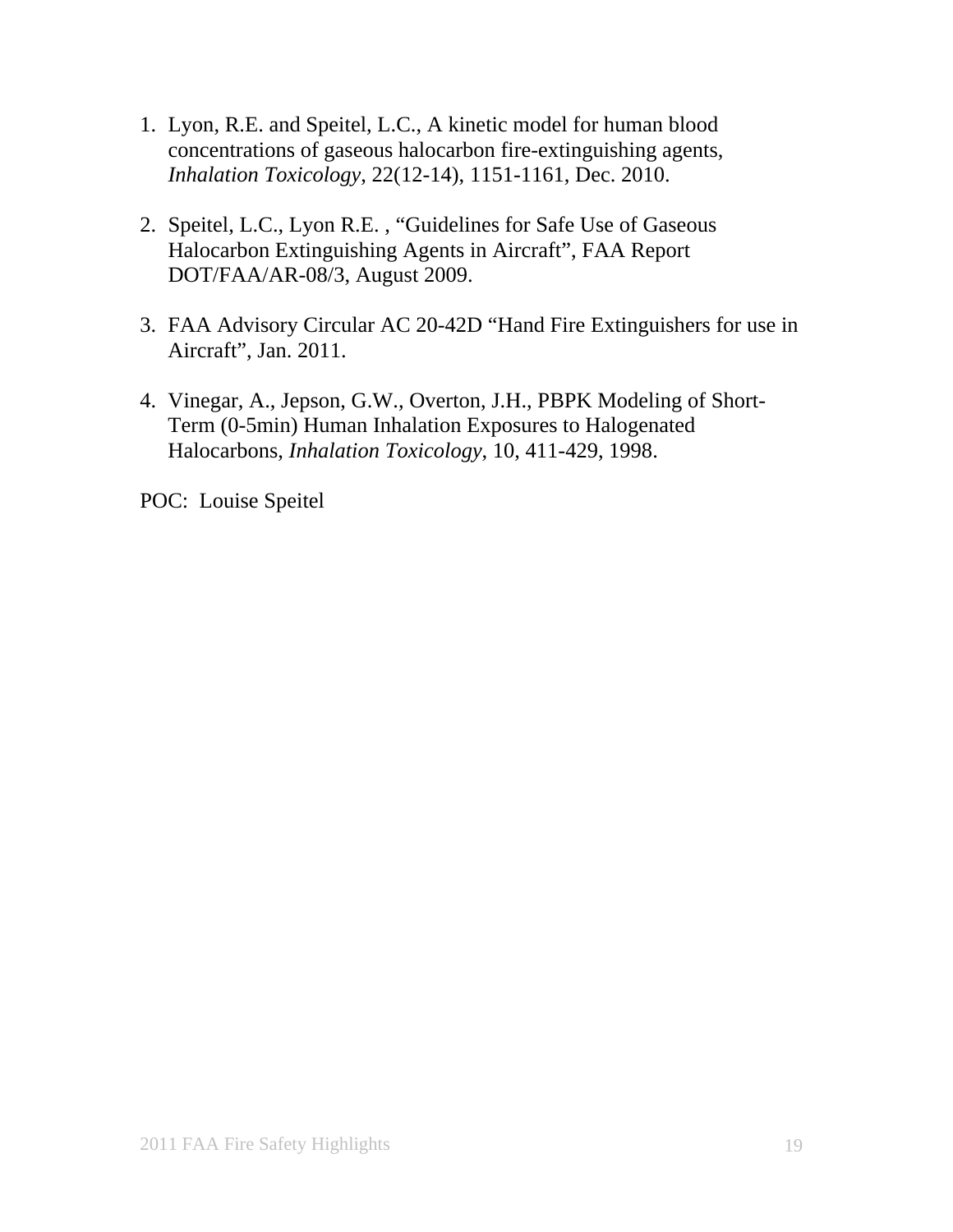## **Options to the Use of Halons for Aircraft Fire Suppression Systems— 2011 Update**

The draft copy of the report "Options to the Use of Halons for Aircraft Fire Suppression Systems—2011 Update" was completed in 2011. This updated report reflects the many changes that have occurred in the aircraft fire suppression arena since the last update was published in 2002. Changes have occurred in regulatory restrictions, commercialized halocarbon replacements, halocarbon replacements under development, alternative technologies, and the evaluation of fire fighting effectiveness for aircraft onboard applications.

The fire suppression technologies are discussed and the applicability of each is assessed for the four primary aircraft applications for halon fire extinguishing/suppressing agents: (1) engine nacelles, (2) hand-held extinguishers, (3) cargo compartments, and (4) lavatory protection. Fire suppression Halon equivalency guidance is also provided for these applications.

This report also contains a summary of available fire suppression agents and their properties. It is also a source of information on physical properties, design concentrations and exposure limits for Halon replacements. Environmental and toxicological properties of Halon replacement agents are discussed and tabulated. The name of agent manufacturers, product names, and company contact information is provided for commercially available agents and systems.

The chapters and sections were written by assigned experts within the International Aircraft Systems Fire Protection Working Group (IASFPWG), which is chaired and administered by the FAA Fire safety Team. Chapter/section leads and assists include fire safety engineers and chemists, environmental regulators, airframe and agent manufacturers, and a nonprofit trade corporation HARC which promotes the development and approval of environmentally acceptable Halon alternatives. Additional review and contributions were provided by the members at large of The Halon Option Task Group, a subgroup of the IASFPWG.

POC: Louise Speitel